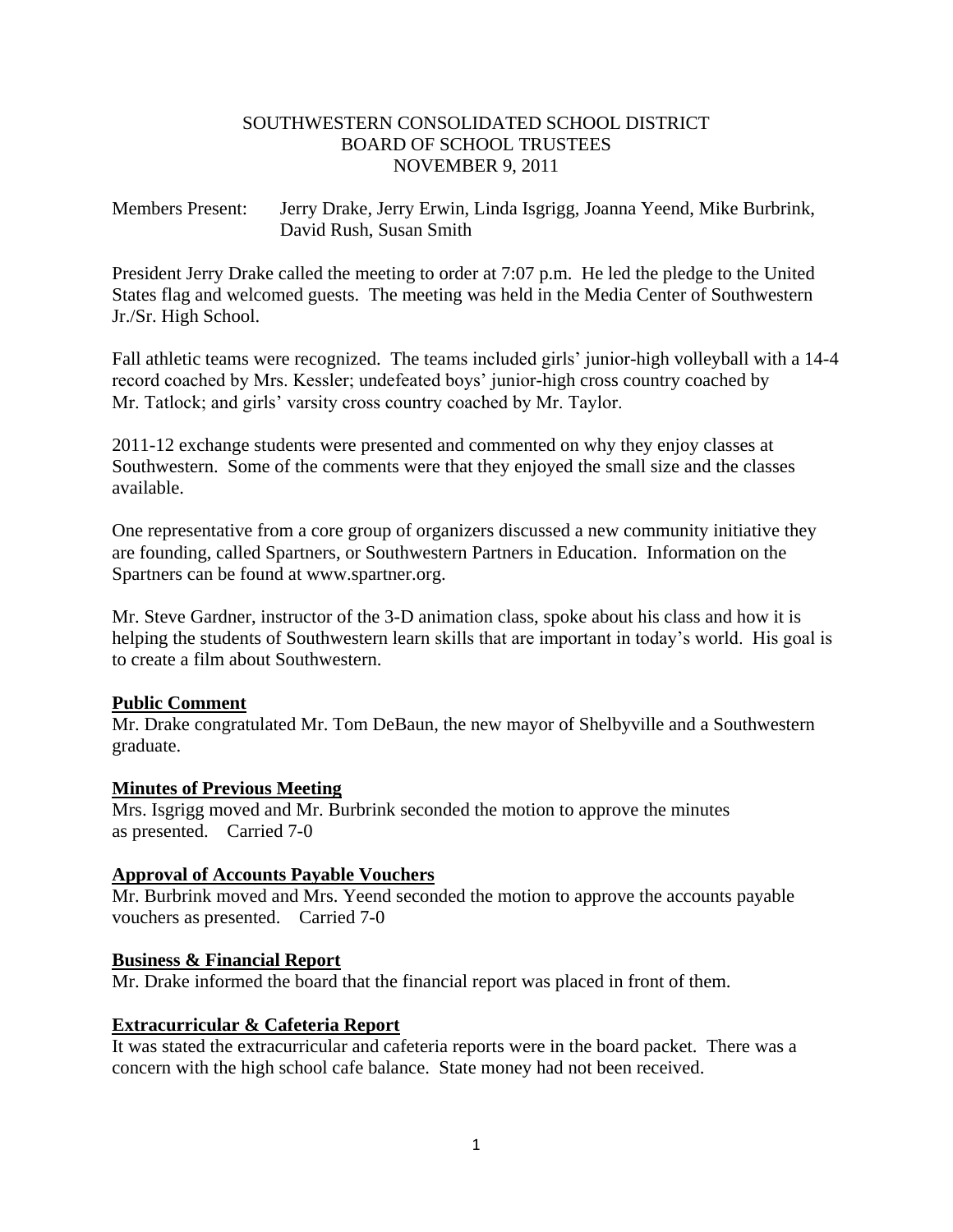## **New Business**

- **A. Request approval for shared special education bussing with Edinburgh.** Mr. Burbrink moved and Mrs. Isgrigg seconded. Carried 7-0
- **B. Request approval of American Red Cross use of facilities as Mass Care Shelter Agreement.** Mrs. Isgrigg moved and Mrs. Yeend seconded. Carried 7-0
- **C. Request approval of fuel contract with Shelby County Co-op.** There was some discussion. Jerry Erwin motioned and Dave Rush seconded. The vote was 3-4. Motioned failed do to no majority. Mr. Burbrink asked that we table this request.
- **D. Request approval of resolution regarding Education Jobs Fund Program.** Mr. Burbrink moved and Mrs. Yeend seconded. Carried 7-0
- **E. Johnson County Special Services requested a policy be written for an assistance animal to attend school and be transported by school transportation (first reading).** Some discussion was held by board members. This will be voted on at a later date.
- **F. Physical Restraint and Seclusion Policy (first reading)** Mr. Burbrink mentioned that staff are trained on Crisis Prevention Intervention. This policy will be voted on at a later date.
- **G. Field Trip Policy (first reading)** Mrs. Maurer asked that board members only approve out of state or overnight field trips. This policy will be voted on at a later date.
- **H. Request approval for the H.S. Choir, Show Choir, and Jr. High Choir to perform at Christmas at the Zoo on 12-15-11.** Mrs. Yeend motioned and Mr. Erwin seconded. Carried 7-0

## **Other Business**

- **A. Request approval that 3% interest be paid on the 2009-10 Valic match.** Mr. Burbrink motioned and Mrs. Isgrigg seconded. Carried 7-0
- **B. Request approval of having a 5th/6th grade dance with proceeds going to the Swift Family.**

Mrs. Smith motioned and Mr. Burbrink seconded. Carried 7-0

- **C. Request approval of prewritten bus contracts for 2 hourly drivers.** Mrs. Yeend motioned and Mrs. Isgrigg seconded. Carried 7-0
- **D. Request approval to include stipends for high ability coordinator for three stipends of \$2,000.00 each.** Mrs. Yeend motioned and Mrs. Smith seconded. Carried 7-0

# **Reports & Presentations**

The board heard from high school principal Suzanne Blake and elementary principal Heather Noesges, both of whom reported above 96% attendance so far this year. The junior-senior high school has 315 students and the elementary has 351 students.

# **Personnel**

# **A. Staff Resignations**

Mrs. Maurer informed the board of the following resignations:

- 1. Brad Guidi, Head Varsity Baseball Coach
- 2. Janie Kessler, 1<sup>st</sup> Asstant Softball Coach

Mr. Burbrink motioned and Mr. Rush seconded. Carried 7-0